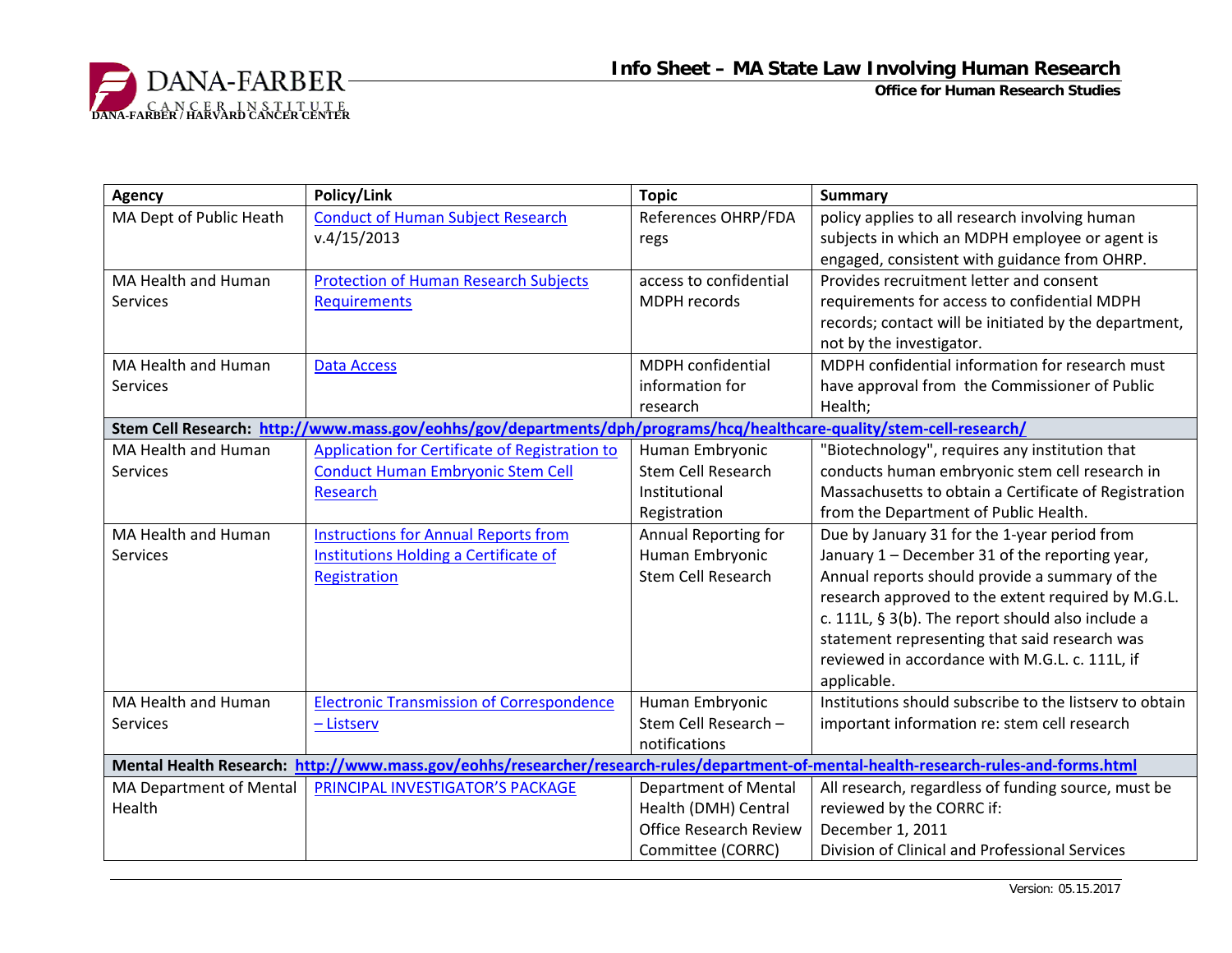|                                                                               |                                                                                                                                                                           | review of research -<br>guidelines for<br>investigators; includes<br>protocol and consent<br>form templates, as well<br>as the following 4<br>forms as appendices. | Central Office Research Review Committee<br>2 (a) A DMH employee, as an employee, participates<br>as a research investigator or a subject;<br>(b) A DMH client is a subject of the research, unless<br>the research in no way is related to DMH, or a<br>facility or program operated or contracted for by<br>DMH;<br>(c) The research involves disclosure of data by DMH;                                                                                                                                                                                                                  |
|-------------------------------------------------------------------------------|---------------------------------------------------------------------------------------------------------------------------------------------------------------------------|--------------------------------------------------------------------------------------------------------------------------------------------------------------------|---------------------------------------------------------------------------------------------------------------------------------------------------------------------------------------------------------------------------------------------------------------------------------------------------------------------------------------------------------------------------------------------------------------------------------------------------------------------------------------------------------------------------------------------------------------------------------------------|
|                                                                               |                                                                                                                                                                           |                                                                                                                                                                    | or (d) The terms of an agreement or other<br>regulations require CORRC review.                                                                                                                                                                                                                                                                                                                                                                                                                                                                                                              |
| MA Department of Mental<br>Health                                             | <b>Periodic Review Form</b>                                                                                                                                               | <b>Continuing Review</b>                                                                                                                                           | At least annual monitoring (continuing review)<br>submission form.                                                                                                                                                                                                                                                                                                                                                                                                                                                                                                                          |
| <b>MA Department of Mental</b><br>Health<br>MA Department of Mental<br>Health | <b>Guidelines for reporting Adverse Events</b><br><b>Serious Adverse Event Form</b>                                                                                       | AE reporting                                                                                                                                                       | A Serious Adverse Event must be reported verbally<br>as soon as it is reasonably possible and in writing by<br>the next business day<br>following the Event.;<br>A summation of all Adverse Events that do not<br>qualify as Serious Adverse Events must be provided<br>to the Chair of the Committee by the Principal<br>Investigator every four (4) months, or as otherwise<br>determined appropriate by the Department<br>Research Review Committee.                                                                                                                                     |
| MA Department of Mental<br>Health                                             | <b>Unaffiliated Research Investigator</b><br><b>Agreement Form</b>                                                                                                        | Form                                                                                                                                                               | Required for investigators who are not DMH<br>employees                                                                                                                                                                                                                                                                                                                                                                                                                                                                                                                                     |
| <b>MA State Law</b>                                                           |                                                                                                                                                                           |                                                                                                                                                                    |                                                                                                                                                                                                                                                                                                                                                                                                                                                                                                                                                                                             |
| MGL Chapter 112, Section<br>12J                                               | <b>Experimentation on human fetuses</b><br>prohibited; medical procedures authorized;<br>consent; approval; civil and criminal liability<br>and proceedings; severability | Fetus/Fetal tissue<br>Research                                                                                                                                     | No person shall use any live human fetus whether<br>before or after expulsion from its mother's womb,<br>for scientific, laboratory, research or other<br>experimentation. This section shall not prohibit<br>procedures incident to the study of a human fetus<br>while it is in its mother's womb or a neonate;<br>provided that in the best medical judgment of the<br>physician, made at the time of the study, the<br>procedures do not substantially jeopardize the life<br>or health of the fetus or neonate; and provided<br>further that, in the case of a fetus, the fetus is not |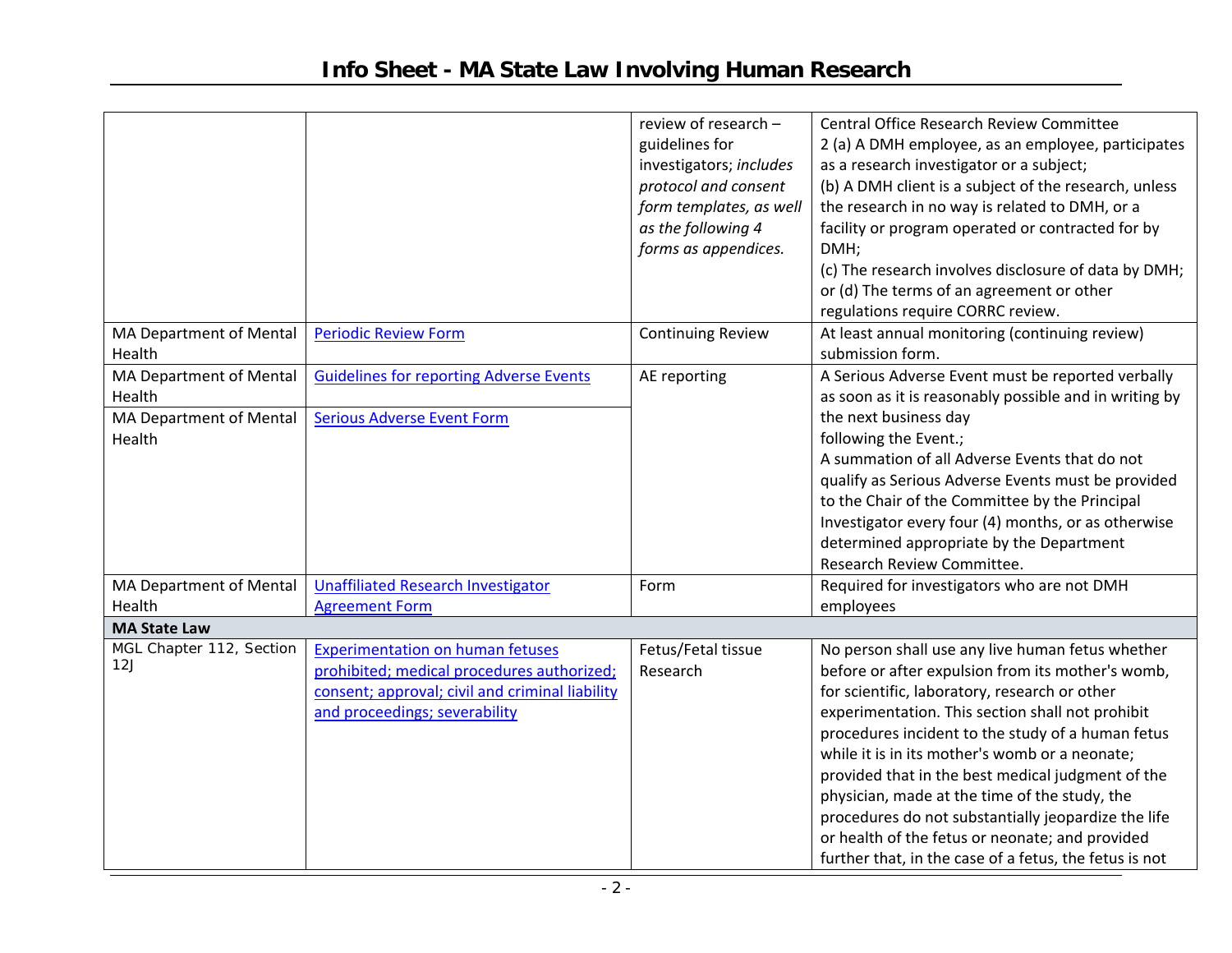|                           |                                                   |                            | the subject of a planned abortion.                     |
|---------------------------|---------------------------------------------------|----------------------------|--------------------------------------------------------|
|                           |                                                   |                            | (a) II. No experimentation shall knowingly be          |
|                           |                                                   |                            | performed upon a dead fetus or dead neonate            |
|                           |                                                   |                            | unless the consent of the parent or guardian has       |
|                           |                                                   |                            | first been obtained; provided, however, that such      |
|                           |                                                   |                            | consent shall not be required for a routine            |
|                           |                                                   |                            | pathological study.                                    |
| MGL Title 16, Chapter 22, | Genetic information and reports protected         | <b>Genetic Information</b> | Informed consent is required before any genetic        |
| Section 70G               | as private information; prior written             |                            | testing; informed consent requirements:                |
|                           | consent for genetic testing                       |                            | (1) a statement of the purpose of the test;            |
|                           |                                                   |                            | (2) a statement that prior to signing the consent      |
|                           |                                                   |                            | form, the consenting person discussed with the         |
|                           |                                                   |                            | medical practitioner ordering the test the reliability |
|                           |                                                   |                            | of positive or negative test results and the level of  |
|                           |                                                   |                            | certainty that a positive test result for that disease |
|                           |                                                   |                            | or condition serves as a predictor of such disease;    |
|                           |                                                   |                            | (3) a statement that the consenting person was         |
|                           |                                                   |                            | informed about the availability and importance of      |
|                           |                                                   |                            | genetic counseling and provided with written           |
|                           |                                                   |                            | information identifying a genetic counselor or         |
|                           |                                                   |                            | medical geneticist from whom the consenting            |
|                           |                                                   |                            | person might obtain such counseling;                   |
|                           |                                                   |                            | (4) a general description of each specific disease or  |
|                           |                                                   |                            | condition tested for; and                              |
|                           |                                                   |                            | (5) the person or persons to whom the test results     |
|                           |                                                   |                            | may be disclosed;                                      |
| <b>Other Institutions</b> |                                                   |                            |                                                        |
| Partners                  | <b>Partners Vulnerable Populations Submission</b> | Vulnerable                 | Consistent with Massachusetts State Law that allows    |
|                           | Form                                              | Populations/Children       | persons who have attained the age of 18 to             |
|                           |                                                   |                            | consent to treatment or procedures, the PHRC           |
|                           |                                                   |                            | defines children as persons under the age of 18. The   |
|                           |                                                   |                            | PHRC notes, however, that certain statutes and case    |
|                           |                                                   |                            | law provide children with majority status for          |
|                           |                                                   |                            | medical decision-making in some circumstances, for     |
|                           |                                                   |                            | example: emancipated minor; mature minor; or           |
|                           |                                                   |                            | minor seeking care for drug addiction, sexually        |
|                           |                                                   |                            |                                                        |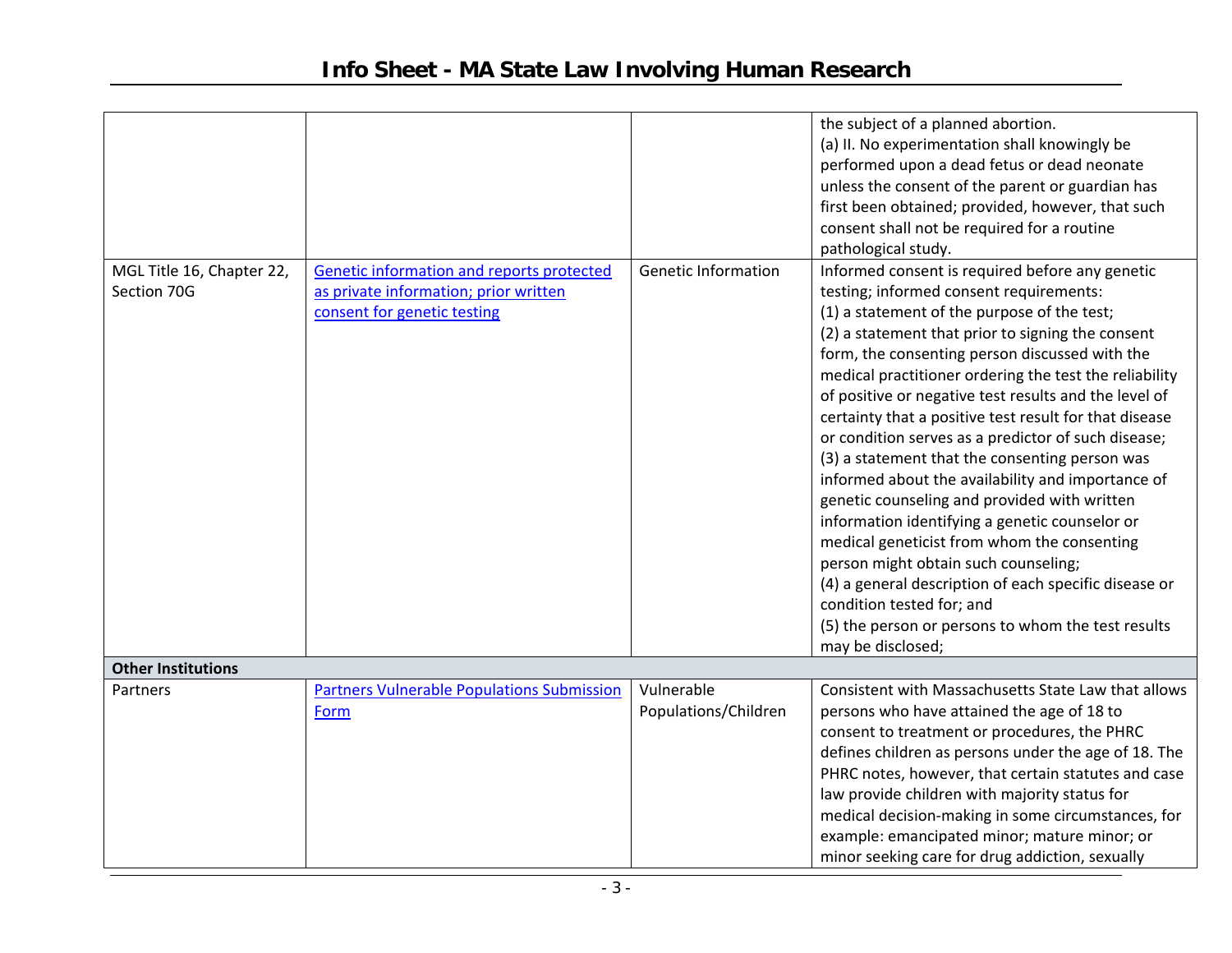|                     |                                       |                        | transmitted diseases, emotional disorders, or          |
|---------------------|---------------------------------------|------------------------|--------------------------------------------------------|
|                     |                                       |                        | abortion.                                              |
|                     |                                       |                        | Because Massachusetts law and the applicable           |
|                     |                                       |                        | Partners-affiliated entities' policies do not          |
|                     |                                       |                        | specifically address consent of children with majority |
|                     |                                       |                        | status to research, the PHRC will review issues of     |
|                     |                                       |                        | consent related to the enrollment of children with     |
|                     |                                       |                        | majority status on a case-by-case basis.               |
| <b>Harvard CUHS</b> | Vulnerable Populations - MA State Law | Children (definitions) | Age of majority. Eighteen is the age of majority both  |
|                     | (section 10.1.2)                      |                        | in Massachusetts (M.G.L. c. 231, § 85P) and under      |
|                     |                                       |                        | federal policy. When a person turns 18, s/he is        |
|                     |                                       |                        | considered to be an adult under the law.               |
|                     |                                       |                        | Massachusetts law recognizes two instances when        |
|                     |                                       |                        | teenagers under the age of 18 may have the legal       |
|                     |                                       |                        | capacity to consent to medical treatment. These are    |
|                     |                                       |                        | the emancipated minor and mature minor rules.          |
|                     |                                       |                        | Note that these rules concern individuals in their     |
|                     |                                       |                        | capacity as patients, not as subjects in research, and |
|                     |                                       |                        | also that they apply only to persons in                |
|                     |                                       |                        | Massachusetts. These rules would not apply, for        |
|                     |                                       |                        | example, to research subjects living in a foreign      |
|                     |                                       |                        | country, although that country might have              |
|                     |                                       |                        | analogous rules                                        |
| <b>Harvard CUHS</b> | Vulnerable Populations MA State Law   | Persons with Impaired  | The federal regulations define "legally authorized     |
|                     | (section 10.4)                        | <b>Decision Making</b> | representative" as "an individual or judicial or other |
|                     |                                       | Capacity or Mental     | body authorized under applicable law to consent on     |
|                     |                                       | <b>Disabilities</b>    | behalf of a prospective subject to the subject's       |
|                     |                                       |                        | participation in the procedure(s) involved in the      |
|                     |                                       |                        | research."                                             |
|                     |                                       |                        | 5 Under Massachusetts law, this means the consent      |
|                     |                                       |                        | must come either from the legal guardian of the        |
|                     |                                       |                        | subject, or, in the case of research that is part of   |
|                     |                                       |                        | medical treatment, from the subject's health care      |
|                     |                                       |                        | agent (either as appointed under the Massachusetts     |
|                     |                                       |                        | health care proxy law, or as designated by a health    |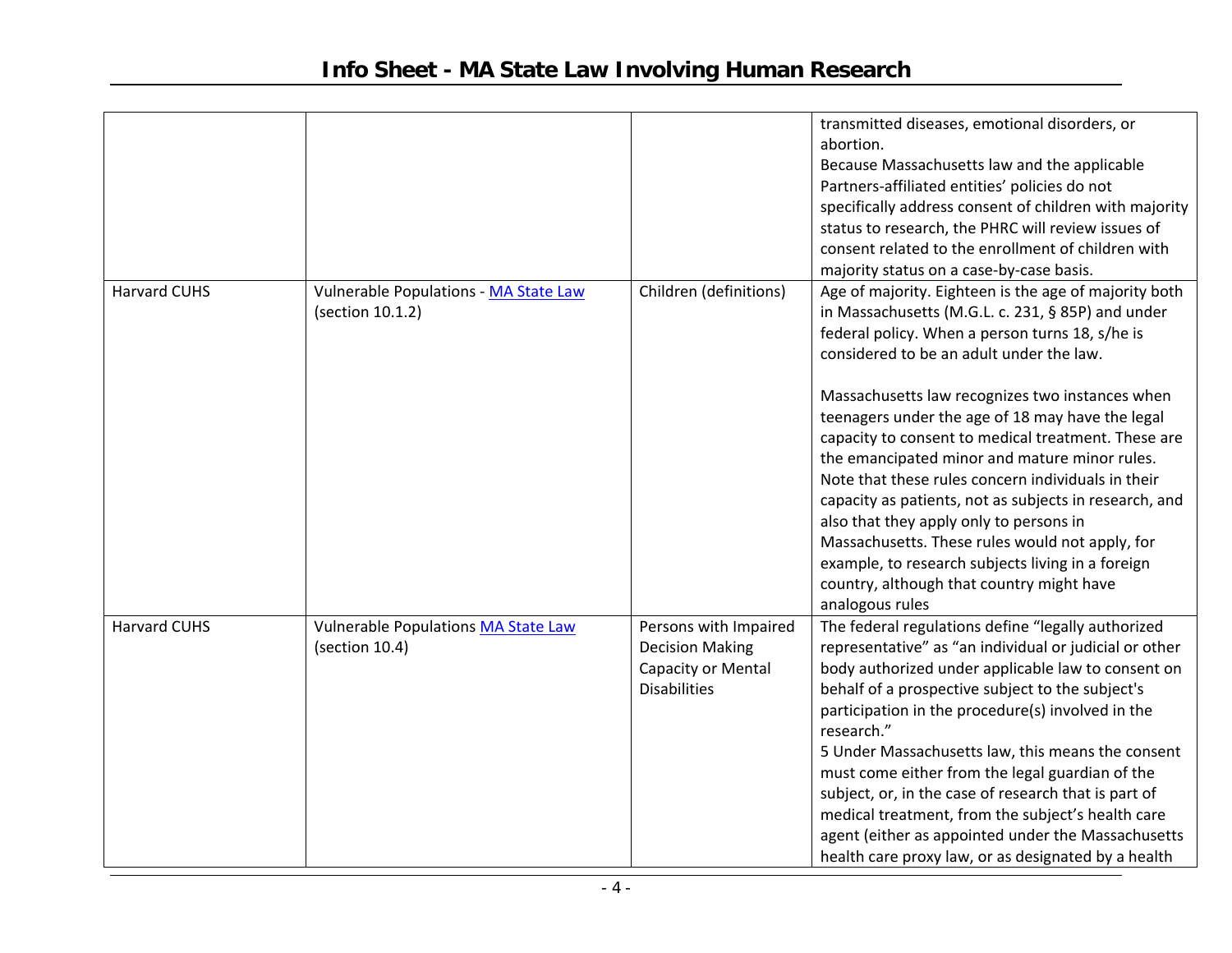| <b>NATIONAL CANCER</b><br><b>INSTITUTE</b><br><b>CANCER DIAGNOSIS</b><br>PROGRAM | 50-State Survey of Laws Regulating<br>the Collection, Storage, and Use of Human<br><b>Tissue Specimens and Associated Data</b><br>for Research | MA law begins on pdf<br>page 54, slide 48 (most<br>of this is already<br>mentioned in links<br>above) | care provider under the common law for obtaining<br>consent to the provision of medical care and<br>associated procedures). If the subject is able to give<br>assent (affirmative agreement) as well, this is<br>required but the CUHS may waive the requirement<br>to seek assent if the subject is not competent to give<br>it.<br>The Office of General Counsel will be consulted for<br>each study involving adults unable to consent in<br>Massachusetts for a determination of which<br>individuals are legally authorized representatives<br>under Massachusetts law to consent on behalf of<br>subjects to their participation in the procedures<br>involved in the research.<br>Confidentiality of Health Information ■ Patients<br>have a right to confidentiality of all records and<br>communication. 48 [Massachusetts General Laws<br>Annotated Chapter 111, 70E]. ■ Individuals have a<br>general right of privacy [Massachusetts General<br>Laws Annotated Chapter 214, 1(B)]. This privacy<br>right also covers the confidentiality of medical<br>information. Conditions Imposed on Genetic<br>Testing/Use of Genetic information ■ Prior written<br>informed consent is required for genetic testing.<br>Genetic information and reports are protected as<br>private information; prior written consent is<br>required for genetic testing. Records pertaining to<br>genetic information shall be kept confidential except<br>that research information may be used for<br>epidemiological or clinical research conducted for<br>the purpose of generating scientific knowledge<br>about genes or learning about the genetic basis of<br>disease or for developing pharmaceutical and other<br>treatments of disease. [Massachusetts General Laws |
|----------------------------------------------------------------------------------|------------------------------------------------------------------------------------------------------------------------------------------------|-------------------------------------------------------------------------------------------------------|----------------------------------------------------------------------------------------------------------------------------------------------------------------------------------------------------------------------------------------------------------------------------------------------------------------------------------------------------------------------------------------------------------------------------------------------------------------------------------------------------------------------------------------------------------------------------------------------------------------------------------------------------------------------------------------------------------------------------------------------------------------------------------------------------------------------------------------------------------------------------------------------------------------------------------------------------------------------------------------------------------------------------------------------------------------------------------------------------------------------------------------------------------------------------------------------------------------------------------------------------------------------------------------------------------------------------------------------------------------------------------------------------------------------------------------------------------------------------------------------------------------------------------------------------------------------------------------------------------------------------------------------------------------------------------------------------------------------------------------------------------------------|
|                                                                                  |                                                                                                                                                |                                                                                                       |                                                                                                                                                                                                                                                                                                                                                                                                                                                                                                                                                                                                                                                                                                                                                                                                                                                                                                                                                                                                                                                                                                                                                                                                                                                                                                                                                                                                                                                                                                                                                                                                                                                                                                                                                                      |
|                                                                                  |                                                                                                                                                |                                                                                                       |                                                                                                                                                                                                                                                                                                                                                                                                                                                                                                                                                                                                                                                                                                                                                                                                                                                                                                                                                                                                                                                                                                                                                                                                                                                                                                                                                                                                                                                                                                                                                                                                                                                                                                                                                                      |
|                                                                                  |                                                                                                                                                |                                                                                                       | Annotated Title 16, Chapter 22, Section 70G. Genetic                                                                                                                                                                                                                                                                                                                                                                                                                                                                                                                                                                                                                                                                                                                                                                                                                                                                                                                                                                                                                                                                                                                                                                                                                                                                                                                                                                                                                                                                                                                                                                                                                                                                                                                 |
|                                                                                  |                                                                                                                                                |                                                                                                       | information and reports protected as private                                                                                                                                                                                                                                                                                                                                                                                                                                                                                                                                                                                                                                                                                                                                                                                                                                                                                                                                                                                                                                                                                                                                                                                                                                                                                                                                                                                                                                                                                                                                                                                                                                                                                                                         |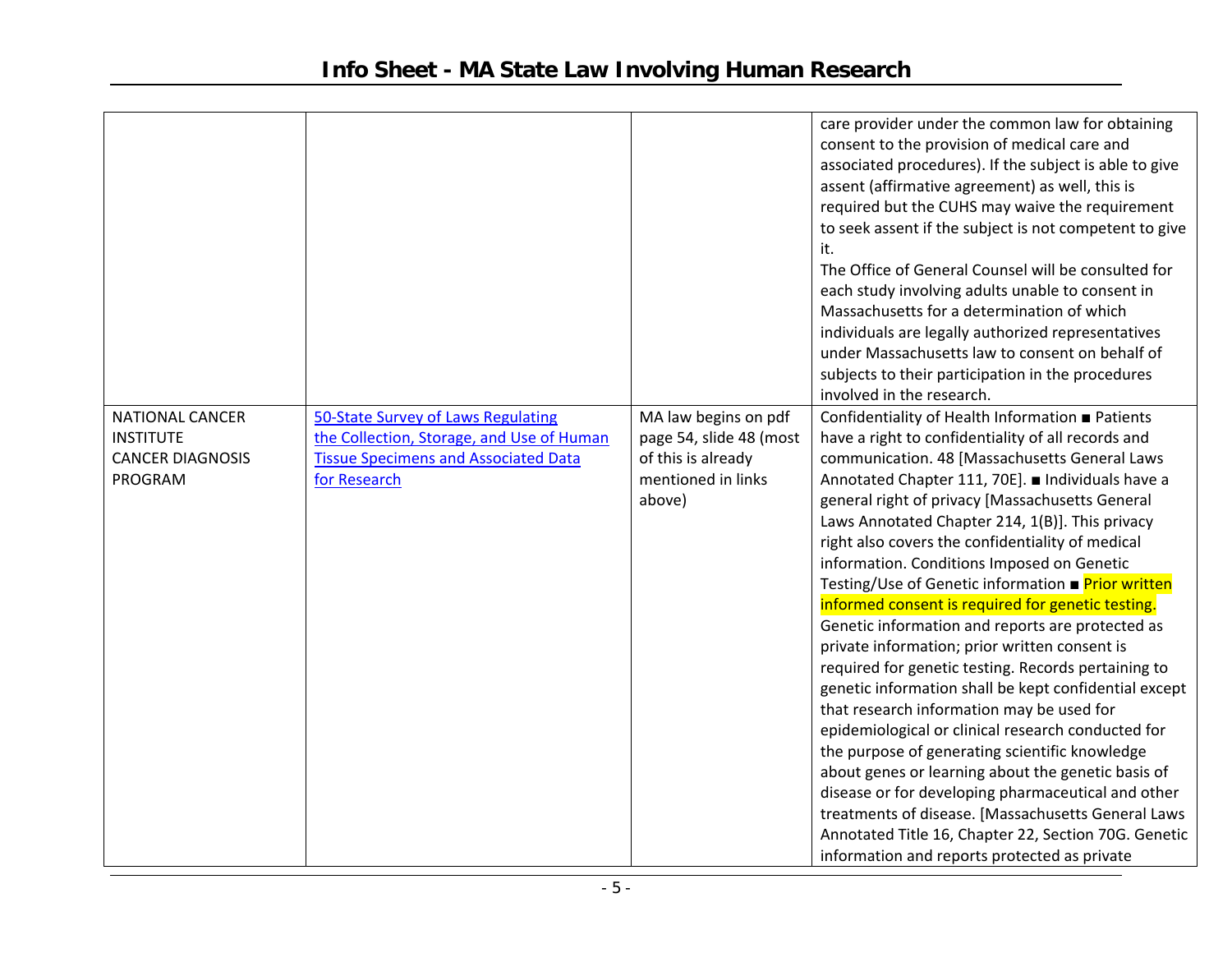|  | information; prior written consent for genetic          |
|--|---------------------------------------------------------|
|  | testing] ■ Massachusetts prohibits discrimination       |
|  | based on genetic information. Permitted Releases of     |
|  | Health Information or Genetic Information for           |
|  | Research ■ Physicians and others may disclose           |
|  | information under certain circumstances, including      |
|  | for research [Massachusetts General Laws                |
|  | Annotated, Chapter 112 12G). ■ Massachusetts            |
|  | permits the use of genetic information for research.    |
|  | Confidential research information is defined as any     |
|  | results of a genetic test maintained pursuant to        |
|  | pharmacological and clinical research protocols         |
|  | which are subject to and conducted in accordance        |
|  | with the review and approval of an Institutional        |
|  | Review Board established pursuant to the provisions     |
|  | of 45 CFR 46 and 21 CFR 50 and 56 and that protects     |
|  | the confidentiality of the individual who is the        |
|  | subject of the genetic test either by encryption,       |
|  | encoding or other means consistent with the             |
|  | requirements of said federal regulations, or where      |
|  | the identity of the individual is unknown or            |
|  | protected from disclosure by encrypting or              |
|  | encoding, or by other means consistent with the         |
|  | requirements of said federal regulations.               |
|  | [Massachusetts General Laws Annotated, Title 16,        |
|  | Chapter 111, Section 70G]. Definition of Genetic        |
|  | Test/Genetic Information Authors' note: Two             |
|  | definitions are used in two different sections of the   |
|  | law. "Genetic test," a test of human DNA, RNA,          |
|  | mitochondrial DNA, chromosomes or proteins for          |
|  | the purpose of identifying genes, inherited or          |
|  | acquired genetic State Law Summary A-G 49 State         |
|  | Law Summary A-G abnormalities, or the presence or       |
|  | absence of inherited or acquired characteristics in     |
|  | genetic material. For the purposes of this section,     |
|  | the term genetic test shall not include tests given for |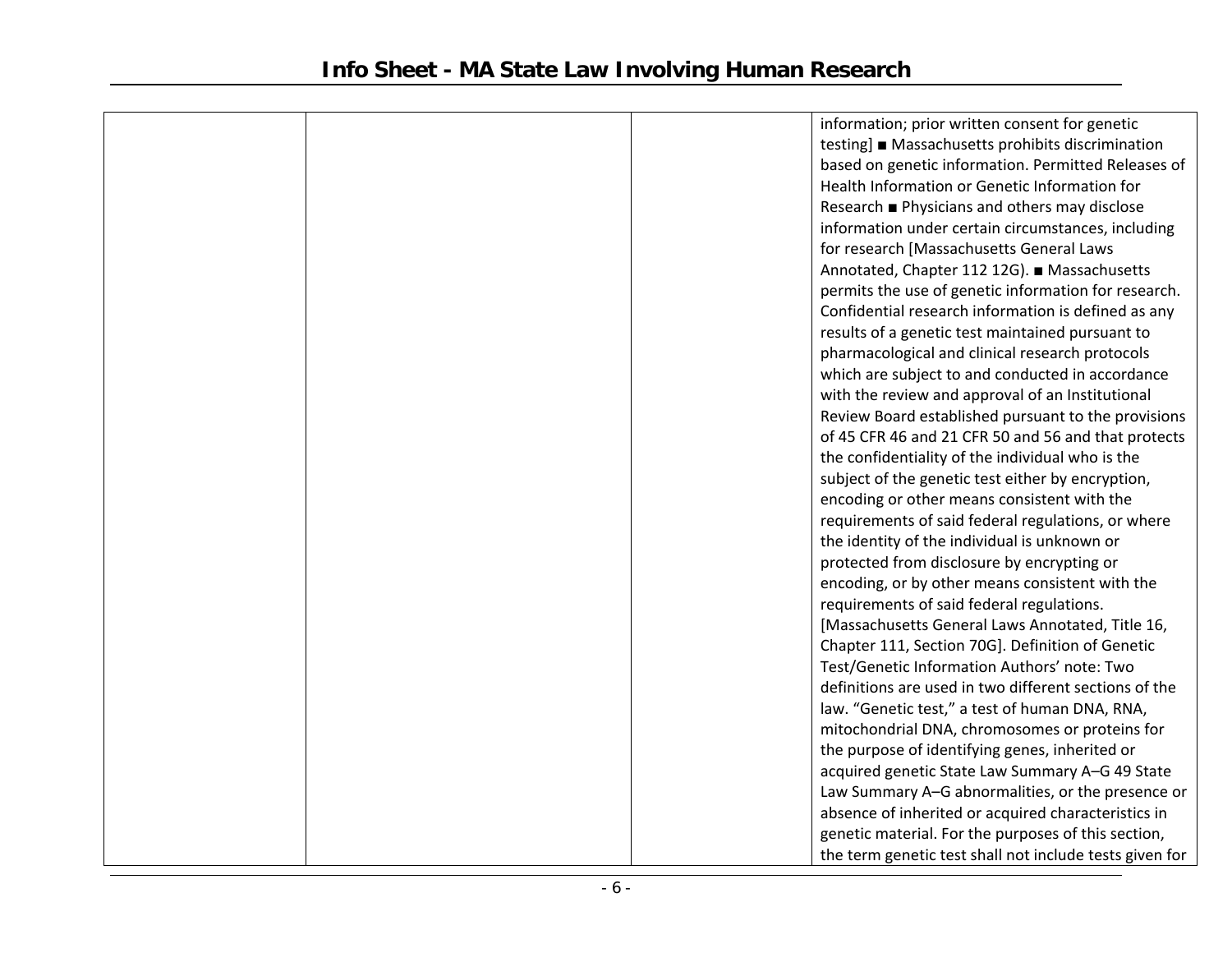| drugs, alcohol, cholesterol, or HIV; or any test for |
|------------------------------------------------------|
| the purpose of diagnosing or detecting an existing   |
| disease, illness, impairment or disorder.            |
| [Massachusetts General Laws Annotated, Title 16,     |
| Chapter 111] "Genetic test," a test of human DNA,    |
| RNA, mitochondrial DNA, chromosomes or proteins      |
| for the purpose of identifying the genes, or genetic |
| abnormalities, or the presence or absence of         |
| inherited or acquired characteristics in genetic     |
| material. [Massachusetts General Laws Annotated,     |
| Title 22, Chapter 176A]                              |
|                                                      |